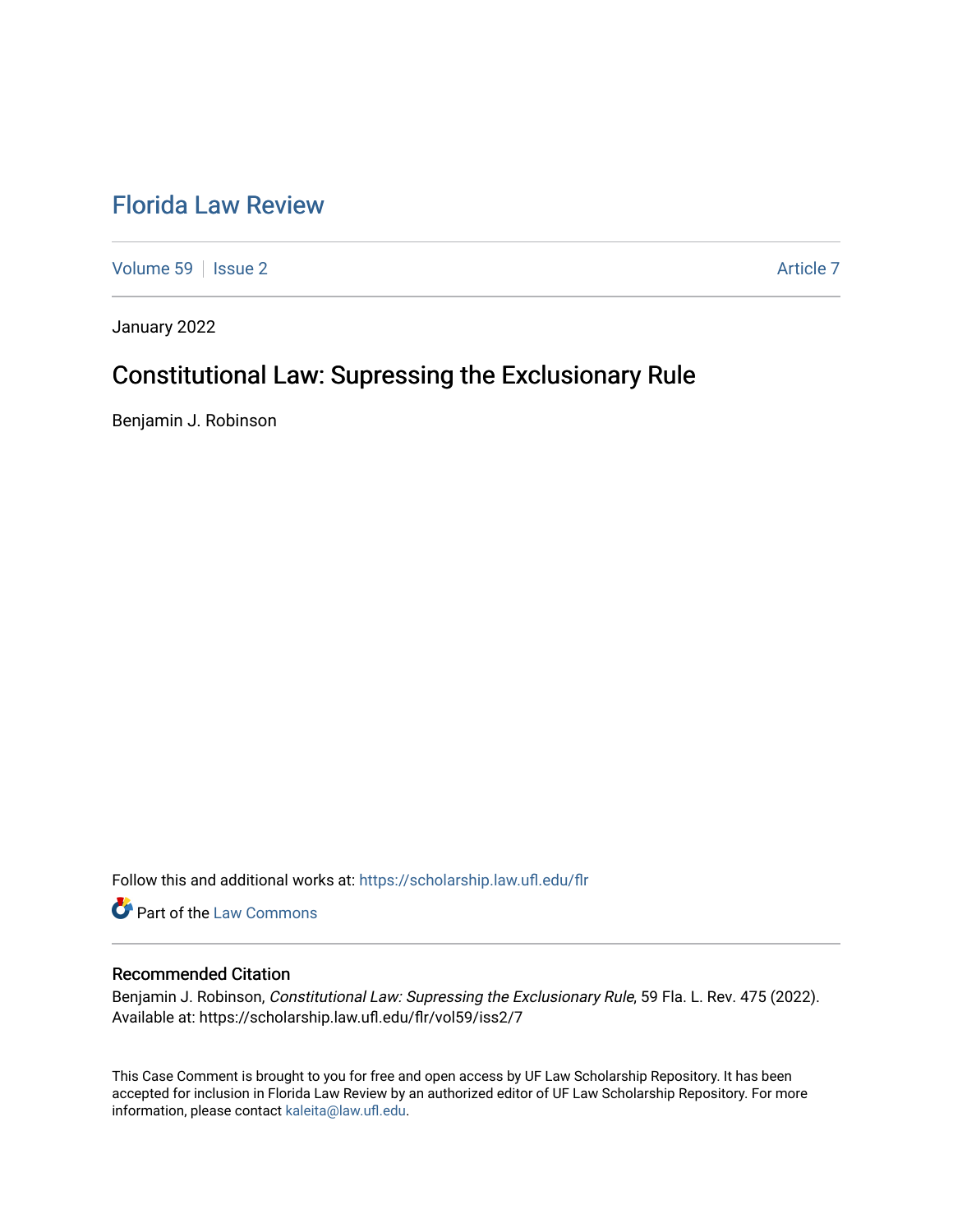## **CONSTITUTIONAL** LAW: SUPPRESSING THE **EXCLUSIONARY** RULE

### *Hudson v. Michigan,* **126 S.** Ct. **2159 (2006)**

## *Benjamin J. Robinson\**

Police obtained a warrant to search Petitioner's home and, after announcing their presence, waited only a short time before they entered and discovered drugs and a loaded gun.<sup>1</sup> The State charged Petitioner with unlawful drug and firearm possession.<sup>2</sup> Petitioner moved to suppress all evidence from the search **by** arguing that police entered his home too soon after their announcement, thereby violating the Fourth Amendment.<sup>3</sup> The trial court granted Petitioner's motion, but the Michigan Court of Appeals reversed on interlocutory review.4 The Michigan Supreme Court denied Petitioner's application for leave to appeal,<sup>5</sup> and Petitioner was convicted of drug possession.6 Petitioner challenged his conviction and reasserted his argument that police violated the Fourth Amendment.<sup>7</sup> The Michigan Court of Appeals affirmed Petitioner's conviction, and the Michigan Supreme Court again declined review.8 The United States Supreme Court

\* A.B. Wabash College, J.D. expected 2008, University of Florida Levin College of Law. For my wife.

2. *Id.* Police delayed their entry approximately three to five seconds after announcing their presence. *Id.*

*3. Id.* The Fourth Amendment provides:

The right of the people to be secure in their persons, houses, papers, and effects, against unreasonable searches and seizures, shall not be violated, and no Warrants shall issue, but upon probable cause, supported by Oath or affirmation, and particularly describing the place to be searched, and the persons or things to be seized.

U.S. CONST. amend. IV. *See generally* Jeffrey A. Bekiares, Case Comment, *Constitutional Law: Ratifying Suspicionless Canine Sniffs: Dog Days on* the *Highways,* 57 FLA. L. REv. 963, 964-65 (2005) (discussing the Supreme Court's evolving Fourth Amendment jurisprudence).

*4. Hudson,* 126 S. Ct. at 2162. The Michigan Court of Appeals held suppression inappropriate when police search under a warrant but fail to properly knock and announce their presence. *Id.*

5. People v. Hudson, 639 N.W.2d 255,255 (Mich. 2001), *aff'd,* 126 **S.** Ct. 2159 (2006).

6. Hudson v. Michigan, 126 **S.** Ct. 2159, 2162 (2006). Petitioner was convicted of possession of less than twenty-five grams of cocaine and sentenced to eighteen months of probation. People v. Hudson, No. 246403, 2004 WL 1366947, at **\*1** (Mich. Ct. App. June 17, 2004).

*7. Hudson,* 126 **S.** Ct. at 2162.

*8. Id.*

<sup>1.</sup> Hudson v. Michigan, 126 **S.** Ct. 2159, 2162 (2006).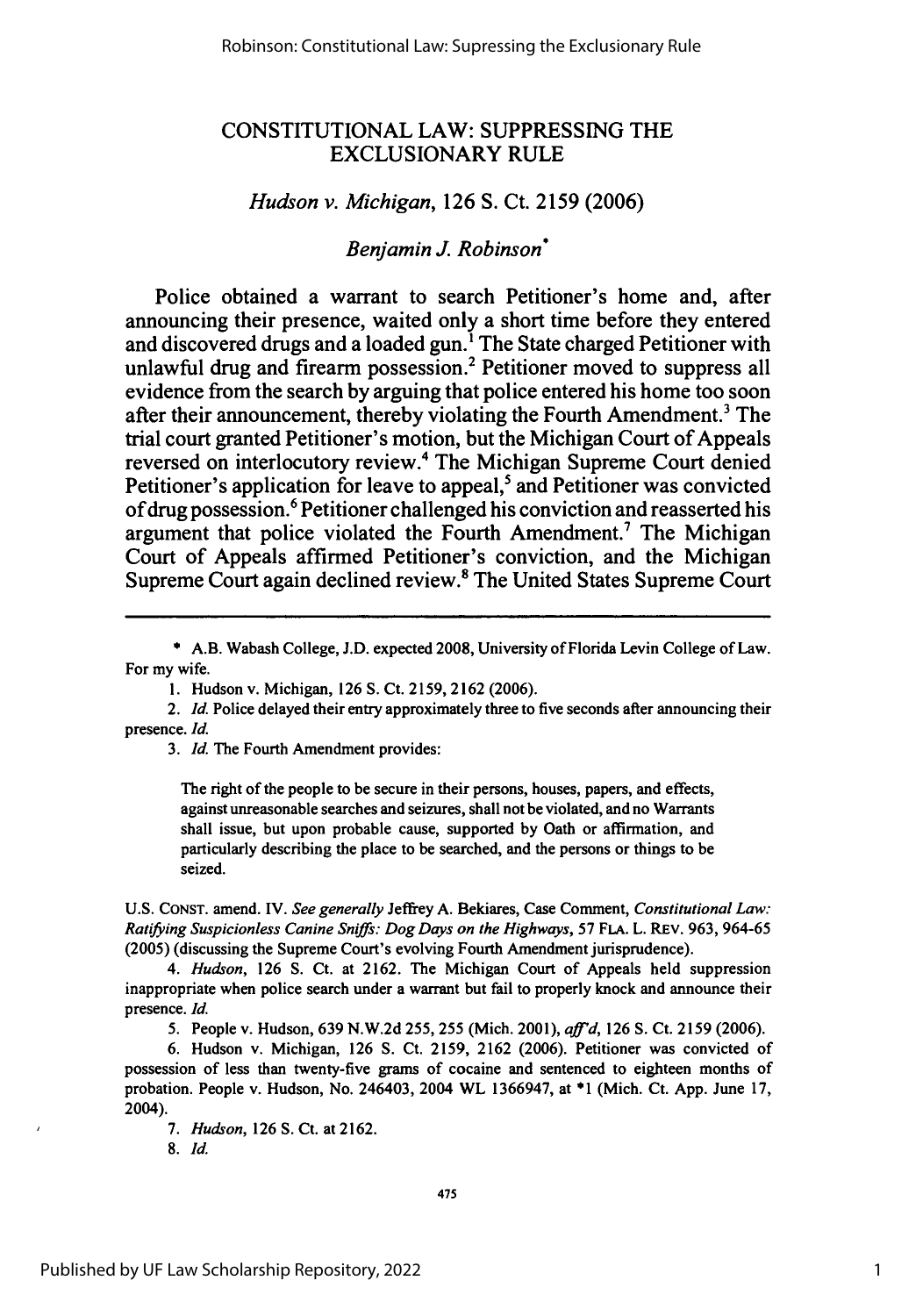476

#### *FLORIDA L4WREVEW*

**[Vol. 59**

granted certiorari9 and, in affirming the decision, **HELD** that a violation of the knock-and-announce rule<sup>10</sup> does not require a court to suppress all evidence found during the search.<sup>11</sup> In reaching its conclusion, the Court determined that the substantial social costs imposed **by** the exclusionary rule exceed its deterrent benefits and that alternative remedies provide adequate protection against Fourth Amendment knock-and-announce violations. $12$ 

The officer may break open any outer or inner door or window of a house, or any part of a house, or anything therein, to execute a search warrant, if, after notice of his authority and purpose, he is refused admittance or when necessary to liberate himself or a person aiding him in the execution of the warrant.

*Id.; see also* Wilson v. Arkansas, 514 **U.S. 927, 929 (1995)** (holding that the common-law knockand-announce principle "forms apart of the reasonableness inquiry under the Fourth Amendment").

**11.** *Hudson,* **126 S.** Ct. at **2165, 2168.** Respondent conceded the knock-and-announce violation. *Id.* at **2163.** Therefore, the instant Court limited its inquiry to the proper remedy for violations of the knock-and-announce requirement. *Id.* The Court specifically declined a remedial inquiry in previous knock-and-announce cases. *See, e.g., Wilson,* 514 **U.S.** at **937** n.4 (declining to address whether exclusion is a constitutionally compelled remedy for violations of the knock-andannounce requirement). But the knock-and-announce requirement is not absolute. Between *Wilson* and the instant case, the Court examined the knock-and-announce requirement on three separate occasions. *See* United States v. Banks, 540 **U.S. 31, 33 (2003)** (recognizing a fifteen to twenty second delay **by** police as reasonable following knock-and-announce); United States v. Ramirez, **523 U.S. 65, 70-71 (1998)** (holding that the Fourth Amendment does not subject police to a higher standard in knock-and-announce cases than that applicable to "no-knock" entries during which police damage property); Richards v. Wisconsin, **520 U.S. 385, 388 (1997)** (rejecting a blanket exception to the knock-and-announce requirement for felony drug investigations).

12. *Hudson,* **126 S.** Ct. at **2166-68.** For example, the Court observed that a damages claim under 42 **U.S.C** § **1983** provides an adequate remedy for Fourth Amendment knock-and-announce violations. *Id.* at **2167-68.** Section **1983** provides as follows:

Every person who, under color of any statute, ordinance, regulation, custom, or usage, of any State or Territory or the District of Columbia, subjects, or causes to be subjected, any citizen of the United States or other person within the jurisdiction thereof to the deprivation of any rights, privileges, or immunities secured **by** the Constitution and laws, shall be liable to the party injured in an action at law, suit in equity, or other proper proceeding for redress, except that in any action brought against a judicial officer for an act or omission taken in such officer's judicial capacity, injunctive relief shall not be granted unless a declaratory decree was violated or declaratory relief was unavailable. For the purposes of this section, any Act of Congress applicable exclusively to the District of Columbia shall be considered to be a statute of the District of Columbia.

42 U.S.C. § 1983 (2000).

**<sup>9.</sup>** Hudson v. Michigan, 545 **U.S. 1138 (2005).**

**<sup>10.</sup>** Michigan's knock-and-announce provision is codified in MICH. CoMP. LAWS **ANN.** § **780.656** (West **2007).** The federal knock-and-announce statute is codified at **18 U.S.C.** § **3109** (2000). The federal statute provides: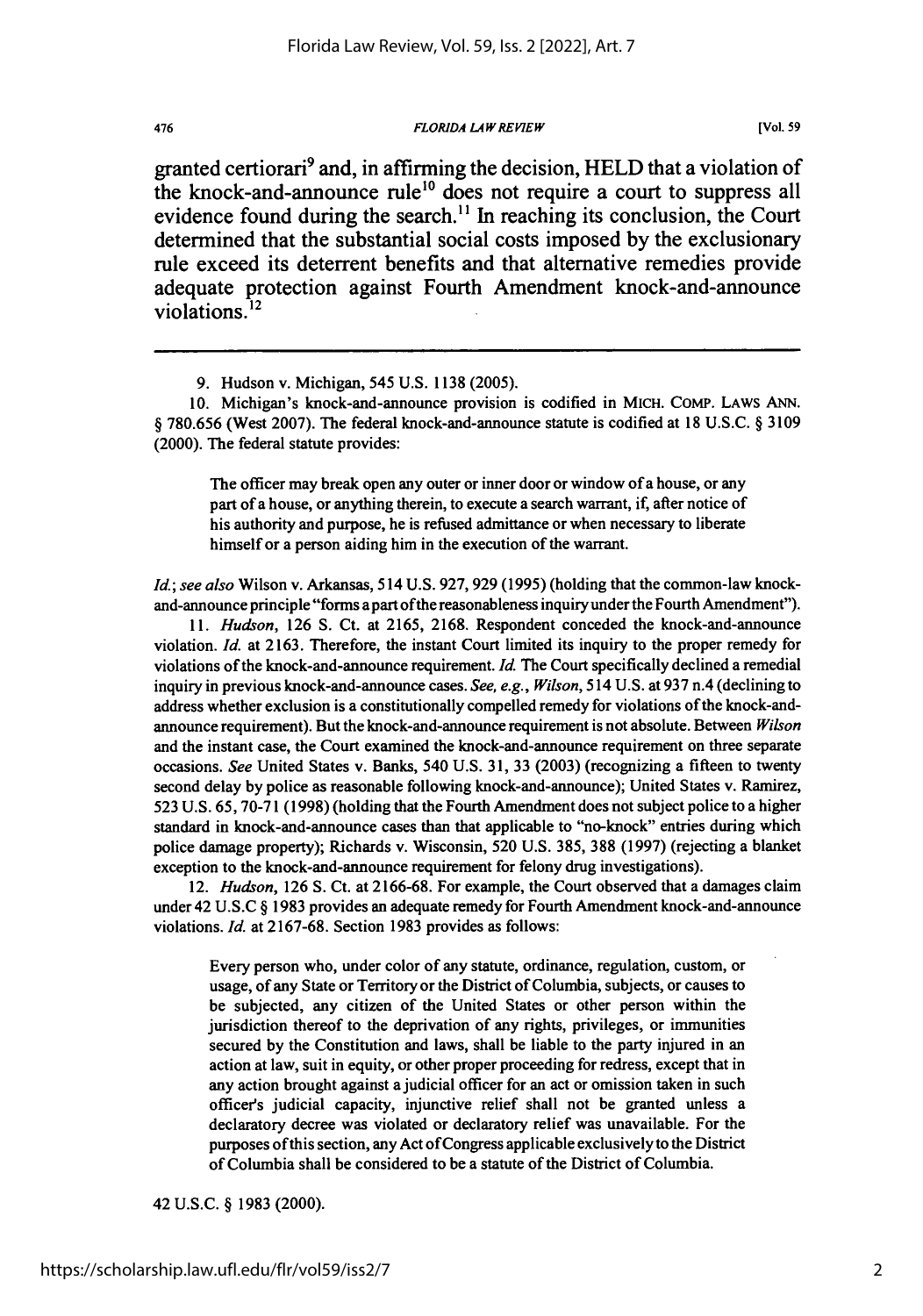20071

#### *CASE* **COMMENT**

477

The exclusionary rule is a judicially created remedy designed to operate as a powerful check against police misconduct. 3 In *Mapp v. Ohio,"4* the Court considered whether evidence obtained through a search that violated the Fourth Amendment could be admitted in a state criminal proceeding.'<sup>5</sup> The petitioner denied entry to state police officers who attempted to search her home without producing a warrant.<sup>16</sup> Police forced their way inside and, after an extensive search, arrested the petitioner for possession of obscene material.<sup>17</sup> The petitioner was convicted, and the Supreme Court of Ohio upheld her conviction." On appeal, the United States Supreme Court reversed the decision and held that all evidence obtained **by** searches and seizures in violation of the Fourth Amendment is not admissible in a state court.<sup>19</sup>

*Mapp* expanded the exclusionary rule's scope **by** applying the rule to the states through the Fourteenth Amendment.<sup>20</sup> The majority emphasized that the exclusionary rule secures the privilege and enjoyment of the Fourth Amendment through deterrence of police misconduct.<sup>21</sup> In fact, the Court emphasized deterrence as the exclusionary rule's undergirding

14. 367 U.S. 643 (1961).

*15. Id.* at 656-57. The Court had previously rejected application of the exclusionary rule in state criminal proceedings. *See* Wolf v. Colorado, 338 U.S. 25, 33 (1949) (concluding that "in a prosecution in a state court for a state crime the Fourteenth Amendment does not forbid the admission of evidence obtained by an unreasonable search and seizure").

16. *Mapp,* 367 U.S. at 644. Police responded to information that a person who was wanted for questioning in connection with a recent bombing was hiding in the home and "that there was a large amount of policy paraphernalia being hidden in the home." *Id.* At trial, the prosecution did not enter a search warrant into evidence, nor did it explain the failure to produce a warrant. *Id.* at 645.

17. *Id.* at 644-45.

18. *Id.* at 655-56. The Supreme Court of Ohio acknowledged that the respondent's conviction was "based primarily upon the introduction [of] evidence **...** seized during [the] unlawful search." *Id.*

19. *Id.* at 655. The Court reasoned that because "the Fourth Amendment's right of privacy has been declared enforceable against the States through the Due Process Clause of the Fourteenth [Amendment], it is enforceable against them by the same sanction of exclusion as is used against the Federal Government." *Id.*

20. *Id.* at 655-56. The Court further opined: "[O]ur holding that the exclusionary rule is an essential part of both the Fourth and Fourteenth Amendments is not only the logical dictate of prior cases, but it also makes very good sense." *Id.* at 657.

21. *Id.* at 648.

<sup>13.</sup> In *Weeks v. United States,* 232 U.S. 383 (1914), the Court first held that in a federal prosecution the Fourth Amendment barred the use of evidence secured through an illegal search and seizure. *Id.* at 398. The Court first adopted the rule to effectuate the Fourth Amendment right of all citizens .'to be secure in their persons, houses, papers, and effects, against unreasonable searches and seizures . . . . "" United States v. Calandra, 414 U.S. 338, 347 (1974) (quoting U.S. **CONST.** amend IV); *see also supra* note 3 and accompanying text.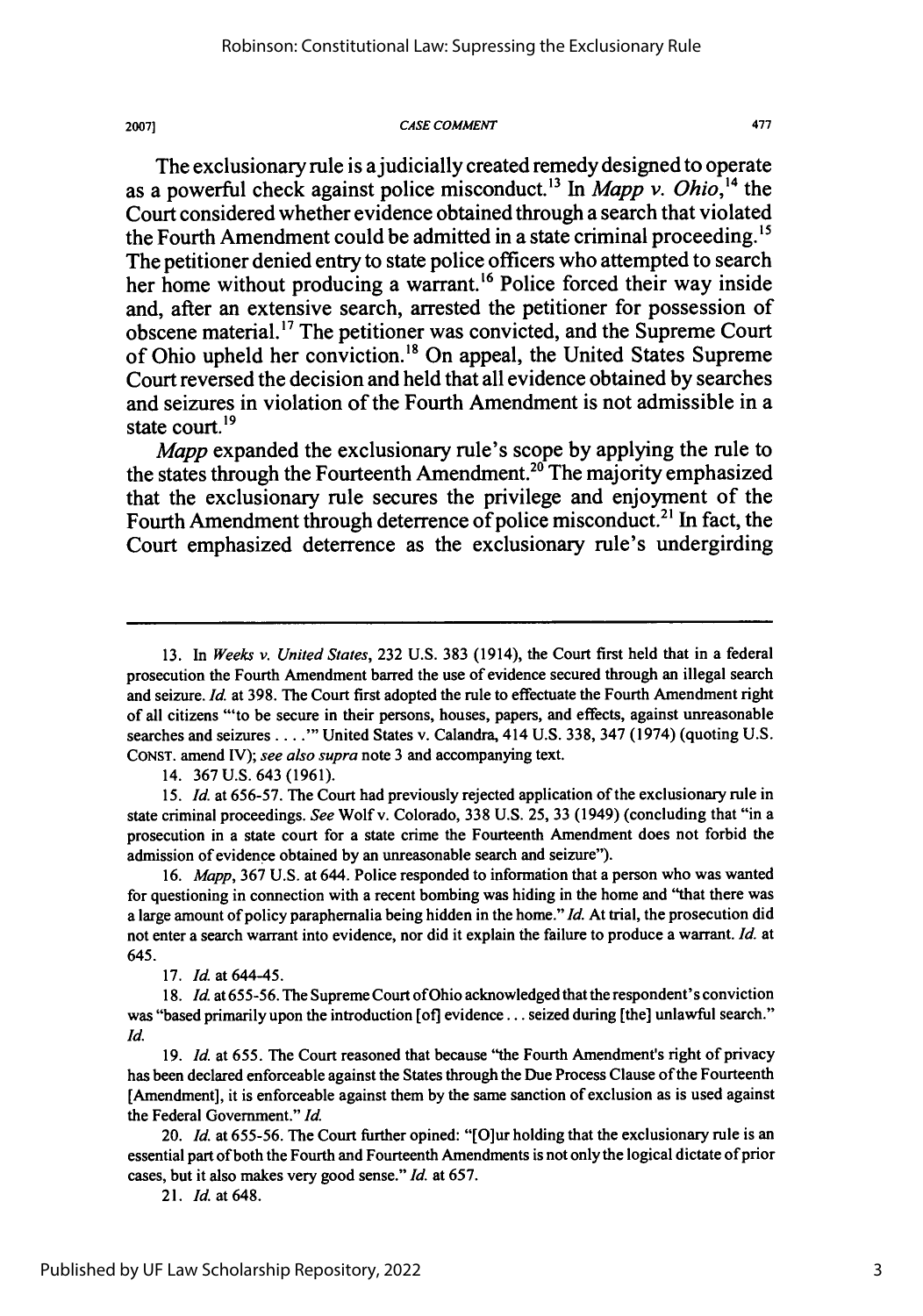**FLORIDA LAW** *REVIEW*

principle.22 The majority reasoned that such deterrence compels respect for Fourth Amendment rights in "the only effectively available way-by removing the incentive to disregard [them]. **"'23** The Court analyzed several alternative remedies, but concluded that such alternatives were either inadequate or illusory.24

In *United States v. Leon*,<sup>25</sup> the Court reviewed the scope of the exclusionary rule in light of *Mapp,* and considered whether to recognize a good-faith exception to the rule.<sup>26</sup> Police obtained a warrant to search the respondent's home and discovered a large quantity of drugs.<sup>27</sup> The respondent was indicted for violating federal drug laws, but a district court found that the search warrant's supporting affidavit was insufficient and therefore granted the respondent's motion to suppress the evidence seized under the warrant.<sup>28</sup> The Court of Appeals for the Ninth Circuit affirmed.<sup>29</sup> and the United States Supreme Court granted certiorari.<sup>30</sup> Carving out a significant good-faith exception, the Court held that "evidence obtained in objectively reasonable reliance" upon a facially valid search warrant later shown to violate the Fourth Amendment is admissible in federal and state criminal prosecutions.3'

*In Leon,* the Court first considered the broad application of the *Mapp* holding<sup>32</sup> and reasoned that the exclusionary rule's deterrent effect would not be achieved by suppressing the illegally obtained evidence.<sup>33</sup> The majority established a cost-benefit analysis for applying the exclusionary rule, limiting the rule's application to instances where its costs, specifically the exclusion of reliable information from the "'truth-finding function<sup>[]</sup> of the courts," do not outweigh its deterrent benefits.<sup>34</sup> The Court observed that the exclusionary rule was designed to deter police misconduct,<sup>35</sup> but that the police had acted objectively and reasonably in

478

- 31. *Id.* at 922-23.
- 32. *See id.* at 905-06.

**35.** *Leon,* 468 **U.S.** at **916.**

<sup>22.</sup> Id.

<sup>23.</sup> *Id.* at 656 (quoting Elkins v. United States, 364 U.S. 206, 217 (1960)).

<sup>24.</sup> *Id.* at **670** (dismissing police disciplinary action, prosecution, and private trespass actions as either too lofty or too onerous).

<sup>25. 468</sup> U.S. 897 (1984).

<sup>26.</sup> *Id.* at 900, 905.

<sup>27.</sup> *Id.* at 902.

<sup>28.</sup> *Id.* at **903.**

<sup>29.</sup> United States v. Leon, 701 F.2d 187 (9th Cir. 1983).

<sup>30.</sup> *Leon,* 468 U.S. at 904-05.

<sup>33.</sup> *Id.* at 922; see also United States v. Janis, 428 U.S. 433, 454 (1976) ("If. **.** . the exclusionary rule does not result in appreciable deterrence **...** its use... is unwarranted.").

<sup>34.</sup> *Leon,* 468 **U.S.** at **907** (quoting United States v. Payner, 447 **U.S. 727,** 734 **(1980)).** *But see* James v. Illinois, 493 **U.S. 307, 312** n. **I (1990)** (noting that in *Leon* several Justices emphasized a broader purpose for the exclusionary rule).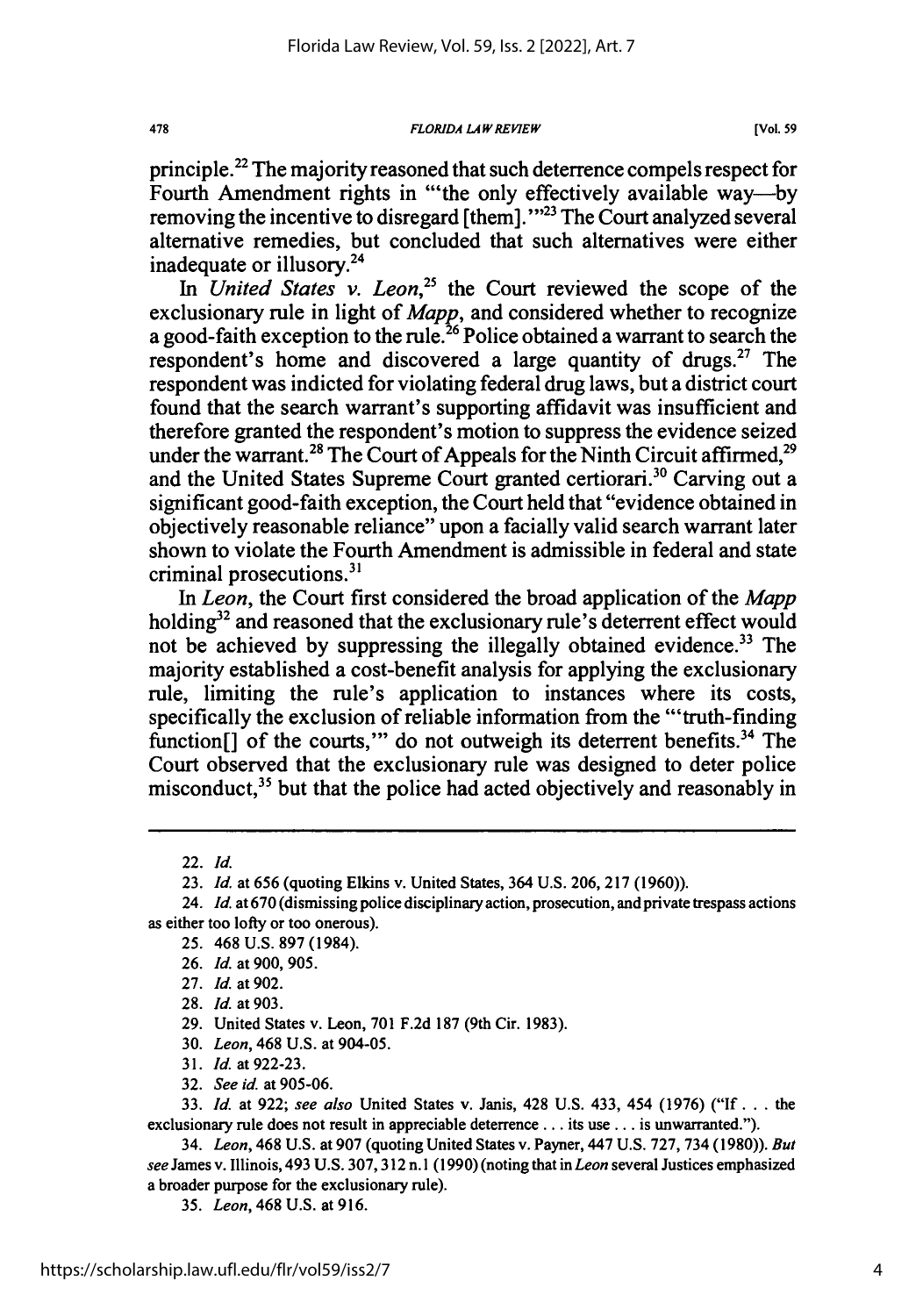#### **2007]** *CASE COMMENT*

responding to the warrant.<sup>36</sup> Further, the Court rejected the notion that exclusion should be used to discipline judges and magistrates who erroneously approve search warrants.<sup>37</sup> The Court found no basis to believe that exclusion of evidence seized pursuant to a warrant would have a significant deterrent effect on the issuing judge's or magistrate's future actions.38

Eleven years later, the Court once again narrowed the exclusionary rule's scope and application. In *Arizona v. Evans,39* the Court encountered the intersection of advancing computer technology, Fourth Amendment violations, and the narrowing scope of the exclusionary rule. In *Evans,* the Court considered whether suppression is compulsory when police conduct a good faith search based on an electronic record subsequently deemed erroneous.<sup>40</sup> When police stopped respondent for a traffic violation, a computer check revealed an outstanding arrest warrant.<sup>41</sup> Police arrested respondent, and the search incident to his arrest revealed drugs.<sup>42</sup> The State charged the respondent with drug possession but later learned that respondent's warrant had been quashed prior to his arrest.<sup>43</sup> The respondent moved to suppress the drug evidence as "fruit of an unlawful arrest," and the trial court granted his motion.<sup>44</sup> The Arizona Court of Appeals reversed,<sup>45</sup> observing that the exclusionary rule was not designed to deter court or sheriff's office employees who are not directly connected to the arresting officers.46 On appeal, the Arizona Supreme Court vacated the appellate court's decision, $47$  and rejected the distinction between clerical errors made by court employees and those made by law enforcement.<sup>48</sup>

The United States Supreme Court granted certiorari<sup>49</sup> and created a categorical exception to the exclusionary rule for "clerical errors of court

48. *Evans,* 866 P.2d at 871.

<sup>36.</sup> *Id.* at 926.

<sup>37.</sup> *Id.* at 916. The Court found no support to suggest that exclusion would deter judges and magistrates from ignoring or subverting the Fourth Amendment. *Id.*

<sup>38.</sup> *See* id. at 907 n.6. *Leon* reaffirmed that the exclusionary rule operates as a judicially crafted remedy to protect against future constitutional violations through its general deterrent effect. *Id.* at 906. The Court underscored the rule's general deterrent purpose as directed toward police misconduct, rather than serving as a tool to preserve judicial integrity. *Id.* at 921 n.22.

<sup>39. 514</sup> U.S. 1 (1995).

<sup>40.</sup> *Id.* at 3-4.

<sup>41.</sup> *Id.* at 4.

<sup>42.</sup> *Id.*

<sup>43.</sup> *Id.*

<sup>44.</sup> *Id.*

<sup>45.</sup> State v. Evans, 836 P.2d 1024, 1024 (Ariz. Ct. App. 1992).

<sup>46.</sup> Id. at 1027.

<sup>47.</sup> State v. Evans, 866 P.2d 869, 870 (Ariz. 1994).

<sup>49.</sup> Arizona v. Evans, 511 U.S. 1126, 1126 (1994).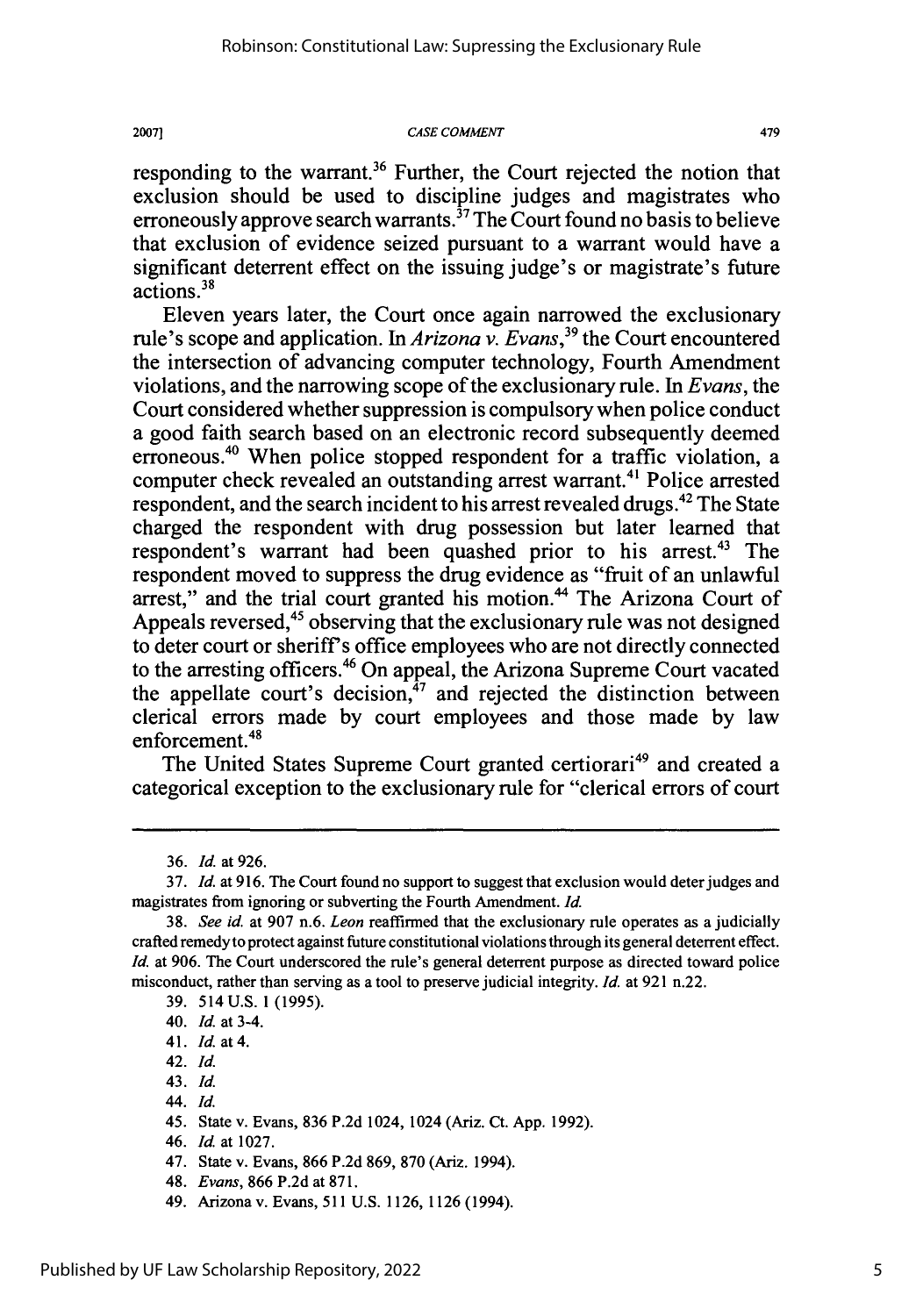#### **FLORIDA LAW REVIEW**

employees."<sup>50</sup> The Court applied the *Leon* cost-benefit analysis and reasoned that an inaccurate electronic record was not the type of misconduct that the rule was designed to deter.<sup>51</sup> The Court strongly rejected any notion that judicial employees are inclined to subvert or ignore the Fourth Amendment, or that lawlessness among those employees required sanction through exclusion.<sup>52</sup> The Court reasoned that because court employees have no direct participation in the "competitive enterprise of ferreting out crime," they have no incentive in the outcome of individual prosecutions.<sup>53</sup> The Court thus decided that applying the exclusionary rule could not and should not be expected to deter court employees from making mistakes when performing their clerical duties.<sup>54</sup>

In affirming Petitioner's conviction, the instant Court applied the costbenefit analysis of *Leon* but largely avoided the stakeholder deterrence analysis employed in *Evans.55* Instead, the instant Court relied primarily on the substantial social cost factor of the *Leon* cost-benefit analysis to hold a knock-and-announce violation insufficient to trigger exclusion.<sup>56</sup> Tracing the exclusionary rule's broad application back to its expansion in *Mapp,* the instant Court observed a more recent shift away from "reflexive application."<sup>57</sup> The instant Court further asserted that exclusion was never automatic and required a causal connection not too remote from the interests violated.<sup>58</sup>

The Court then applied the *Leon* cost-benefit analysis. Evaluating the rule and its concomitant social costs, the instant Court first stressed the grave risk of releasing dangerous criminals when excluding incriminating

53. Evans, 514 U.S. at 15; cf. Leon, 468 U.S. at 917 (observing that "filudges and magistrates are not adjuncts to the law enforcement team [and] have no stake in the outcome of particular criminal prosecutions").

54. Evans, 514 U.S. at 14-15.

55. Hudson v. Michigan, 126 S. Ct. 2159, 2165-66 (2006).

56. *See* id. (recognizing the adverse consequences of releasing dangerous criminals into society).

57. Id. at 2163-64 (quoting Arizona v. Evans, 514 U.S. 1, 13 (1995)).

58. **Id.** at 2163-65. The instant Court observed that the violation of Petitioner's interests had "nothing to do" with the seized evidence. Id. at 2165. Thus, because the relationship between the knock-and-announce violation and Petitioner's proposed remedy was too attenuated, the instant Court held exclusion inapplicable. Id. at 2164-65; see also id. at 2170-71 (Kennedy, J., concurring) (arguing that suppression is inappropriate when the causal link between a knock-and-announce violation and a subsequent search is too attenuated); *cf* Nix v. Williams, 467 U.S. 431,444 (1984) (adopting the doctrine of inevitable discovery as an exception to the exclusionary rule).

<sup>50.</sup> *Evans,* 514 U.S. at 16.

*<sup>51.</sup>* Id. at 14. As in *Leon,* the Court emphasized that "the exclusionary rule was... designed as a means of deterring police misconduct, not mistakes by court employees." *Id.; see* United States v. Leon, 468 U.S. 897, 916 (1984).

<sup>52.</sup> Evans, 514 U.S. at 14-15; see *Leon,* 468 U.S. at 916.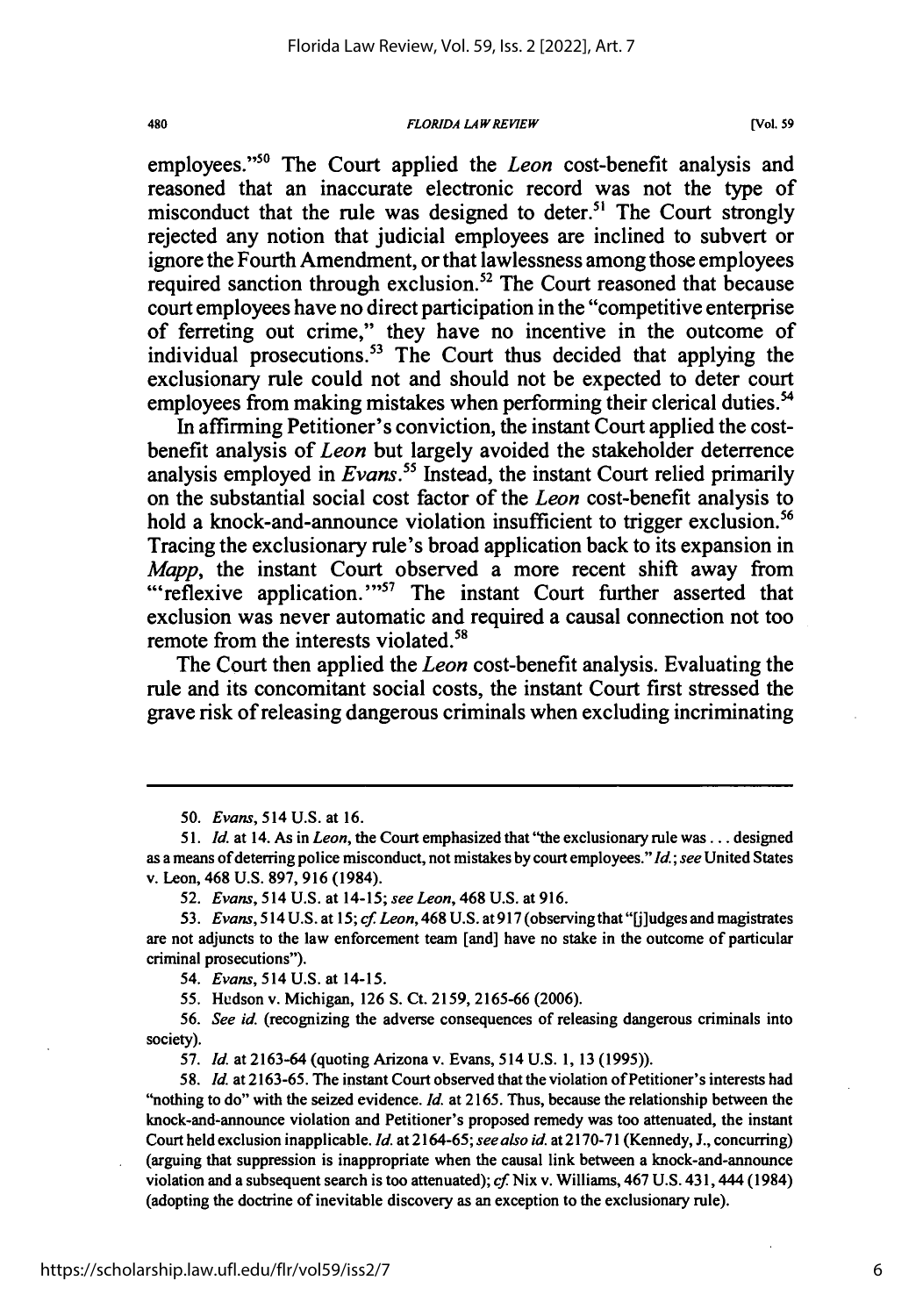**CASE COMMENT**

evidence.<sup>59</sup> Additionally, the instant Court expressed concern for an administrative flood, fearing that every no-knock entry might trigger an exclusionary claim.<sup>60</sup> Finally, the instant Court reasoned that the consequences of exclusion would weigh so heavily upon police that it would induce excessively delayed entries.<sup>61</sup> Such delays, the instant Court concluded, would result in preventable violence against the police and would encourage the destruction of evidence.<sup>62</sup>

Finding considerable social costs, the instant Court reasoned that the social value of deterring knock-and-announce violations "depends upon the strength of the incentive to commit [such violations].'63 While observing that warrantless searches occasionally reveal incriminating evidence, and thus increase the incentive to search without a warrant, the instant Court distinguished knock-and-announce violations, concluding that such violations do nothing more than prevent the destruction of evidence and avoid "life-threatening resistance."<sup>64</sup> The instant Court therefore found the exclusionary rule's deterrence value nominal in knockand-announce situations and shifted its inquiry. Noting the evolution of *post-Mapp* alternative remedies, the instant Court strongly emphasized the viability of civil liability under 42 U.S.C. § 1983<sup>65</sup> and increasing police professionalism and internal discipline.<sup>66</sup>

In a lengthy dissent, Justice Breyer, joined by Justices Stevens, Souter, and Ginsburg, criticized the majority for removing the "strongest legal incentive" to comply with the knock-and-announce rule and displacing well-established principles of deterrence.<sup>67</sup> Observing several exceptions to exclusion for Fourth Amendment violations, Justice Breyer concluded

2007]

62. *Id.*

63. *Id.*

64. *Id.*

65. *See supra* note 12 (providing the text of 42 U.S.C. § 1983 (2000)).

66. *Hudson,* 126 S. Ct. at 2167-68. Concurring in the final judgment, Justice Kennedy observed that the criminal justice system's training and internal disciplinary procedures supplement § 1983. *Id.* at 2170 (Kennedy, J., concurring). The concurring opinion concluded that alternatives to the exclusionary rule are more appropriate because the government "fortifie[s]" its procedures with more specific regulations and legislation when ineffective. *Id.* However, Justice Kennedy noted that a broad pattern of knock-and-announce violations would require further attention. *Id.* at 2171.

67. *Id.* at 2173-74 (Breyer, J., dissenting). Justice Breyer argued that in light of foundational Fourth Amendment protections, the Court's knock-and-announce decisions required application of the exclusionary rule. *Id.* at 2173.

481

*<sup>59.</sup> Hudson,* 126 **S.** Ct. at 2165. *But see* James v. Illinois, 493 U.S. 307, 311 (1990) ("The occasional suppression of illegally obtained yet probative evidence has long been considered a necessary cost of preserving overriding constitutional values **.... ").**

<sup>60.</sup> *Hudson,* 126 S. Ct. at 2165-66. The instant Court expressed concern for increased suppression hearings, analogizing an extension of the exclusionary rule to creating a lottery, where many defendants might win the "jackpot" and receive a "get-out-of-jail-free card." *Id.* at 2166.

<sup>61.</sup> Id.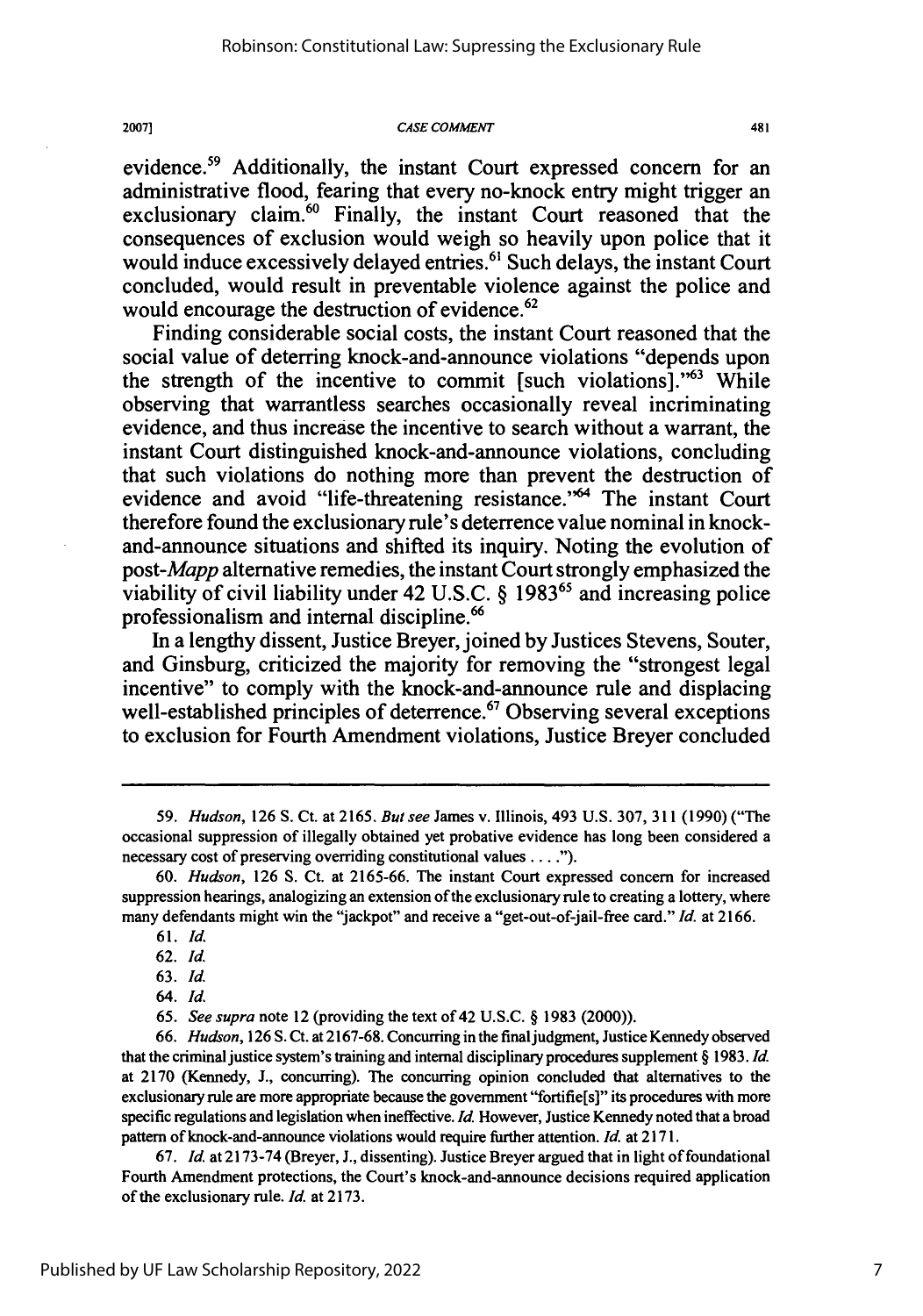*FLORIDA LAW REVIEW*

that the Court should not refuse to apply the rule when its application will result in "'appreciable deterrence."<sup>568</sup>

The instant Court's holding retains the knock-and-announce requirement, but it departs fundamentally from its precedent method of enforcement. By exchanging the exclusionary rule for federal tort liability, the instant Court signals a preference for special deterrence and a corresponding withdrawal from the rule's general deterrence rationale.<sup>69</sup> Thus, the instant Court inserts a newer remedy, which seeks to redress the rights of one defendant, for a remedy designed to protect the interests of all. A broader, more reflective analysis would have demanded a conclusion different from that reached by the instant Court.

Although appearing technically consistent with the cost-benefit analysis applied in *Leon* and *Evans,* the instant Court's decision deviates from the rationale used to craft previous exceptions to the exclusionary rule. *Leon* and *Evans* held that even when suppression might effectively deter some police misconduct, the exclusionary rule cannot be expected and should not be applied to deter "objectively reasonable law enforcement activity."70 Yet, the instant Court "[h]appily" side-steps the reasonableness inquiry.<sup>71</sup> This preliminary conclusion largely removes the constitutional violation as an influence within the *Leon* cost-benefit analysis, $72$  which empowers the instant Court to collapse the deterrence inquiry into a cursory inspection.

Prior to the instant decision, the Court seemed to be developing a suppression exception rule that emphasized deterrence in light of relevant stakeholder interests. In *Leon,* the Court observed that when police action is taken "'in complete good faith..., the deterrence rationale loses much of its force."<sup> $3$ </sup> Yet, the instant Court forecloses the good faith exception and therefore departs from an established line of exclusionary exceptions.<sup>74</sup>

482

<sup>68.</sup> *Id.* at 2175 (quoting United States v. Janis, 428 U.S. 433, 454 (1976)). Justice Breyer noted that the Court also declined to apply the exclusionary rule when its inquiry concerned the admission of evidence in non-criminal trials. *Id.*

*<sup>69.</sup> See id.* at 2167 (majority opinion).

<sup>70.</sup> United States v. Leon, 468 U.S. 897, 918-19 (1984); *accord* Arizona v. Evans, 514 U.S. 1, 15 (1995).

*<sup>71.</sup> Hudson,* 126 **S.** Ct. at 2163 (stating that Respondent conceded the constitutional knockand-announce violation and made no claim that the instant knock-and-announce comported with constitutional police behavior).

<sup>72.</sup> *See Leon,* 468 U.S. at 918-20 (examining whether the exclusionary rule could be expected to alter police behavior).

<sup>73.</sup> *Id.* at 919 (quoting Michigan v. Tucker, 417 U.S. 433,447 (1974)); *see also Evans,* 514 U.S. at 13-14.

<sup>74.</sup> The dissent identified several good faith exclusionary exceptions. *Hudson,* 126 **S.** Ct. at 2175 (Breyer, J., dissenting) (citing *Evans,* 514 U.S. at 14-15 (providing an exception to the exclusionary rule for clerical errors **by** court employees); *Leon,* 468 U.S. at 919-20 (declining to apply the exclusionary rule when the searching officer, in good faith, executes a defective search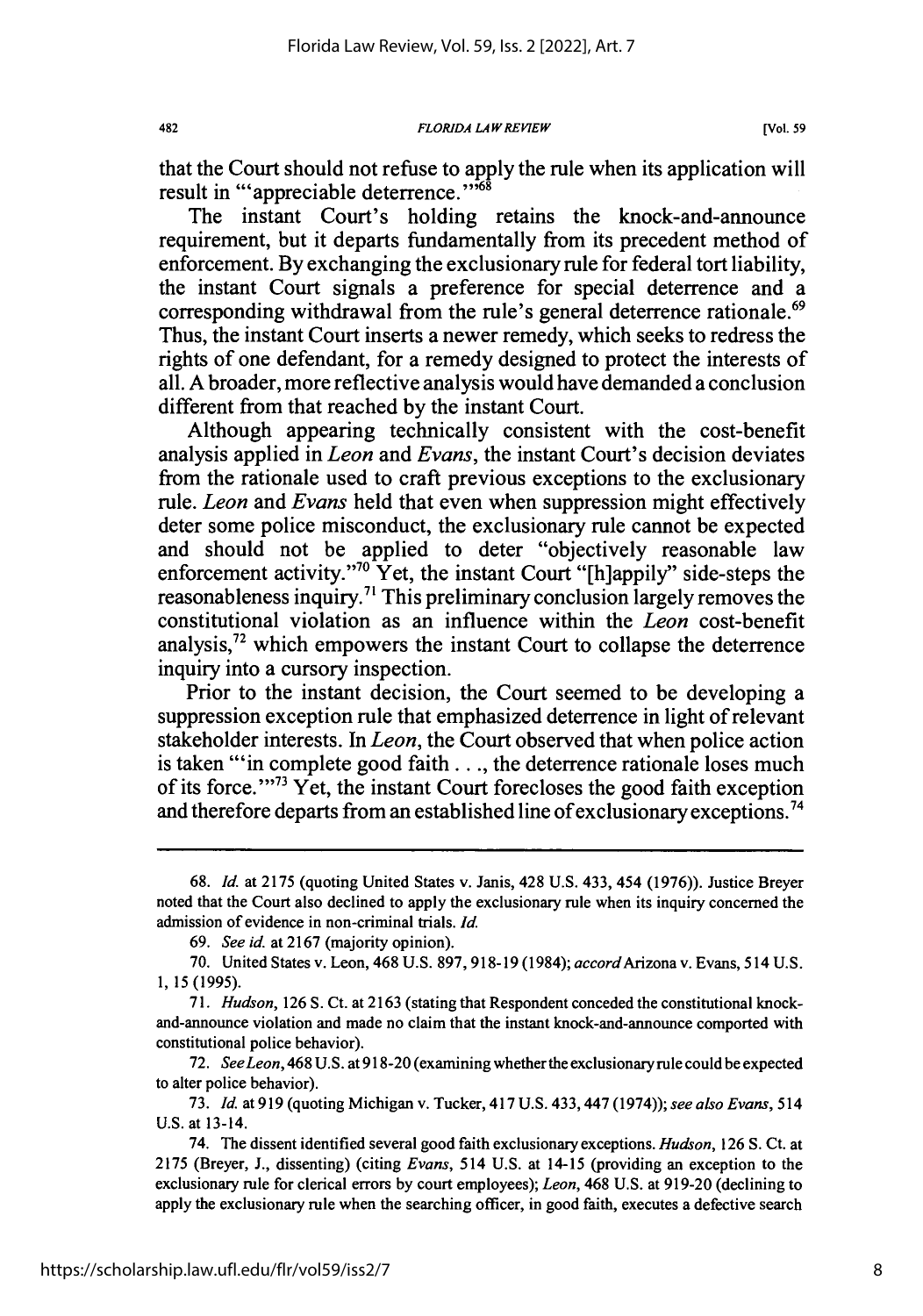**CASE COMMENT**

Consequently, the instant Court's analysis of the rule's deterrent benefits appears unnecessary and arguably constitutes only an afterthought. Nevertheless, the Court concludes that deterrence of knock-and-announce violations is "not worth a lot" because no realistic incentive exists to commit the forbidden act.75

Yet, the instant Court underestimates the deterrent benefits of applying the exclusionary rule. While the instant Court recognizes general deterrence as the bedrock and principal benefit of suppression, the Court arguably ignores the stakeholder deterrence inquiry of *Evans.* Thus, the instant Court fails to fully consider whether admitting Petitioner's evidence will encourage future violations of Fourth Amendment rights.<sup>76</sup>

**By** substituting **§ 1983** damages for the exclusionary rule, the instant Court missed an opportunity to achieve the optimal level of deterrence while at the same time increasing police professionalism and internal discipline.<sup>77</sup> Although not explicit, the instant Court approaches the exclusionary rule's application as if it barred individuals from further recovery under  $\S$  1983.<sup>78</sup> These two remedies, however, are not mutually exclusive. Thus, the instant Court fails to observe that knock-andannounce violations are not just private wrongs. Knock-and-announce violations are serious public wrongs that affect many besides the chance suspect.<sup>79</sup> An appropriate remedy for the public wrong demands the official, systemic disapproval that only the state can express. Victims, on

77. *See Hudson,* 126 **S.** Ct. at 2167-68 ("[Because] lower [federal] courts are allowing colorable knock-and-announce suits to go forward, unimpeded by assertions of qualified immunity.... civil liability is an effective deterrent here **....** (citations omitted)). The majority finds that § 1983 has a unique role in influencing internal police discipline and professionalism. *Id. But see Evans,* 514 U.S. at 18-19 (Stevens, J., dissenting) (arguing that the exclusionary rule "imposes costs on [the government], motivating it to train all of its personnel to avoid future violations"). It is difficult, however, to measure the deterrent impact of any of these remedies. *See, e.g., Janis,* 428 U.S. at 450 n.22 (observing the lack of data and difficulty in measuring whether the exclusionary rule reduces lawless searches and seizures).

78. *Hudson,* 126 **S.** Ct. at 2167.

79. A recent botched raid and fatal shooting of an eighty-eight-year-old woman in Atlanta, Georgia illustrates the potentially devastating impact of unnecessary violence accompanying both the execution of no-knock warrants and knock-and-announce violations. *See* Saeed Ahmed & Adrianne M. Murchison, *Woman 's Shooting Sparks AngryProtest: One of City's Worst Tragedies, Franklin Says,* ATLANTA J.-CONST., Nov. 29,2006, at 14A. At least one commentator suggests that the increasing use of paramilitary style forced-entry raids makes such avoidable violence "neither uncommon nor unpredictable." Radley Balko, Editorial, *Botched Raids Not Rare: Little Oversight*, *Bad Information a Deadly Mix,* ATLANTA J.-CONST., Dec. 4, 2006, at 13A.

2007]

warrant); United States v. Janis, 428 U.S. 433, 454 (1976) (declining to apply the exclusionary rule when doing so would "not result in appreciable deterrence").

*<sup>75.</sup> Hudson,* 126 S. Ct. at 2166.

<sup>76.</sup> *See Janis,* 428 U.S. at 453-54 (noting that whether the admission of the evidence encourages Fourth Amendment violations is essentially the same inquiry as whether exclusion would serve a deterrent purpose).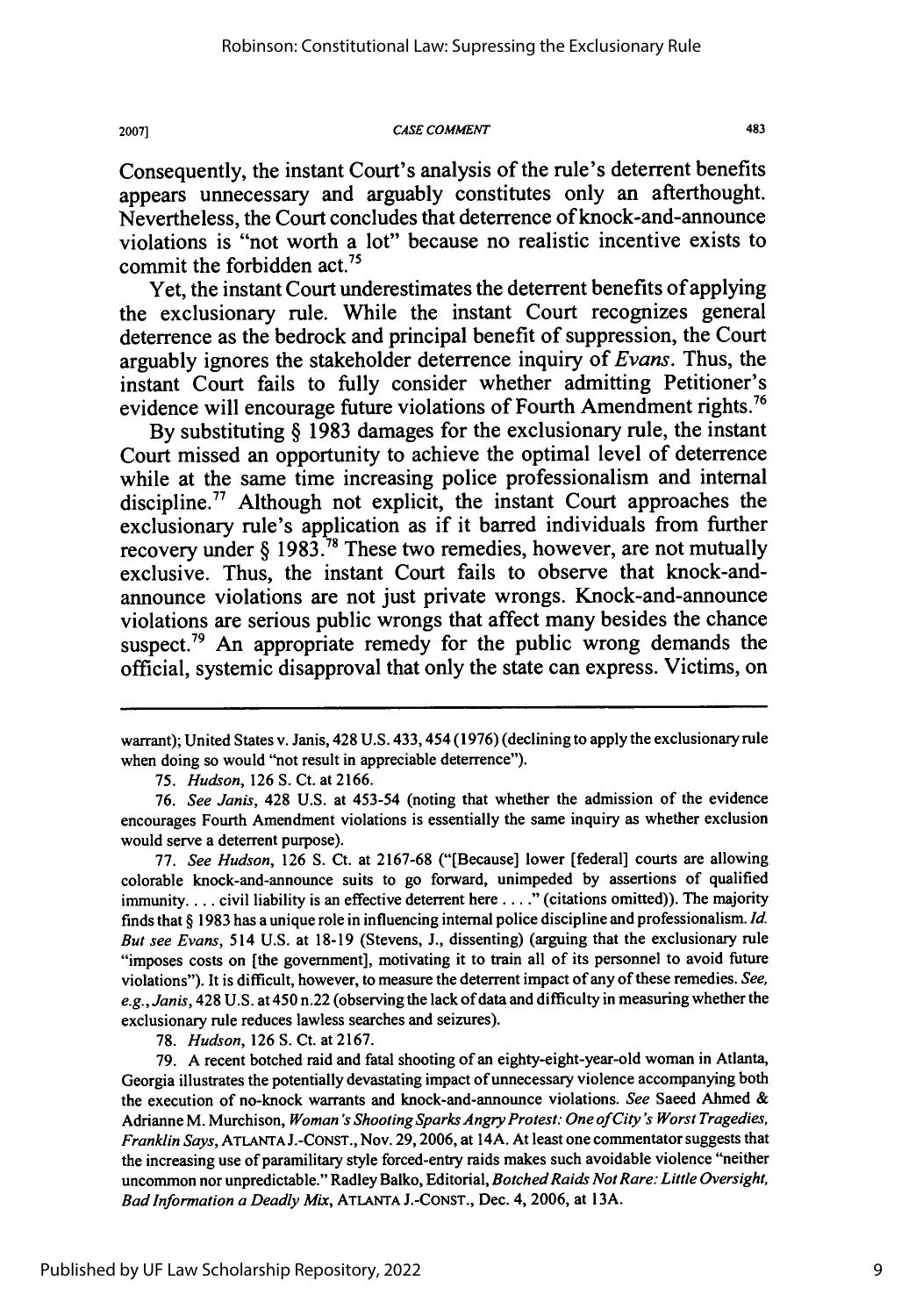*FLORIDA LAIWREVHEW*

the other hand, require an additional response. $80$ 

While exclusion may amount to a "get-out-of-jail-free card" for many blameworthy defendants, $81$  the rule does nothing to restore the blameless victim. Because the ruptured privacy of Petitioner's home cannot be restored **by** exclusion, the instant Court reasons that a **§ 1983** damages claim provides a superior remedy.<sup>82</sup> The instant Court therefore sees **§ 1983** as a win-win result, in which the criminal is put behind bars, and the officer is punished for the knock-and-announce violation. The problem is that the substituted remedy has practical limitations. $83$ 

The instant Court's reasoning operates on an implicit assumption that victims of constitutional violations will know the rules and adjust their behavior accordingly. Thus, the Court assumes that victims are either wellinformed or will receive information that motivates them to pursue damages under § 1983.<sup>84</sup> Yet, this introduces a further dilemma. In substituting **§ 1983** for the exclusionary rule, the instant Court could encourage perverse incentives. Arguably, the threat of damages will encourage police to minimize personal liability, not misconduct. Thus, exposure under **§ 1983** may bring the adverse effects of encouraging police to conceal information about violations, commit perjury, resist legitimate claims, or use public power to wage a war of attrition against claimants<sup>85</sup>

**83.** *See id* at **2175. A** § **1983** damages claim may be expensive to initiate and maintain, *id* at **2174-75,** regardless of applicable fee-shifting provisions. *See* 42 **U.S.C.A.** § **1988** (West **2007);** *see also* Bivens v. Six Unknown Named Agents of Fed. Bureau of Narcotics, 403 **U.S. 388, 410 (1971)** (Harlan, **J.,** concurring) ("Few responsible lawyers and plaintiffs are likely to choose the course of litigation if the statistical chances of success are truly de minimis."). Even assuming plaintiffs can overcome the qualified immunity defense, § **1983** claims may require more time than victims are willing to indulge. *Hudson,* **126 S.** Ct. at **2174-75** (Breyer, **J.,** dissenting).

84. *Id,* at **2167-68** (majority opinion). The instant Court premises this conjecture on a contextual leap from formal assumptions to the substantive realities of constitutional violations. Yet, in reality, police, rather than victims, are considerably more likely to change their behavior in response to the instant decision; **cf.** Mapp v. Ohio, **367 U.S.** 643, **652-53 (1961)** (observing the problem of permitting state use of evidence unconstitutionally seized **by** federal agents following the Court's decision in *Weeks v. United States,* **232 U.S. 383** (1914)).

**85.** Similarly, perverse incentives may already taint related judicial proceedings long before a search warrant issues. *See, e.g.,* Myron W. Orfield, Jr., *Deterrence, Perjury, and the Heater Factor: An Exclusionary Rule in the Chicago Criminal Courts,* **63 U. COLO.** L. REv. **75, 81-83 (1992)** (detailing a perception among Chicago judges, public defenders, and prosecutors that

**<sup>80.</sup>** The *Leon* Court explicitly rejected the notion that exclusion vindicates a personal constitutional right of the aggrieved. United States v. Leon, 468 **U.S. 897,906** (1984) (citing United States v. Calandra, 414 **U.S. 338,** 348 (1974)).

*<sup>81.</sup> Hudson,* **126 S.** Ct. at **2166.**

**<sup>82.</sup>** *See id.* at **2167-68.** The majority provides no support to suggest that a § **1983** plaintiff might collect more than nominal damages for a knock-and-announce violation. **Id.** at 2174 (Breyer, **J.,** dissenting) ("Even Michigan concedes that, 'in cases like the present one **...,** damages may be virtually non-existent."' (citation omitted)).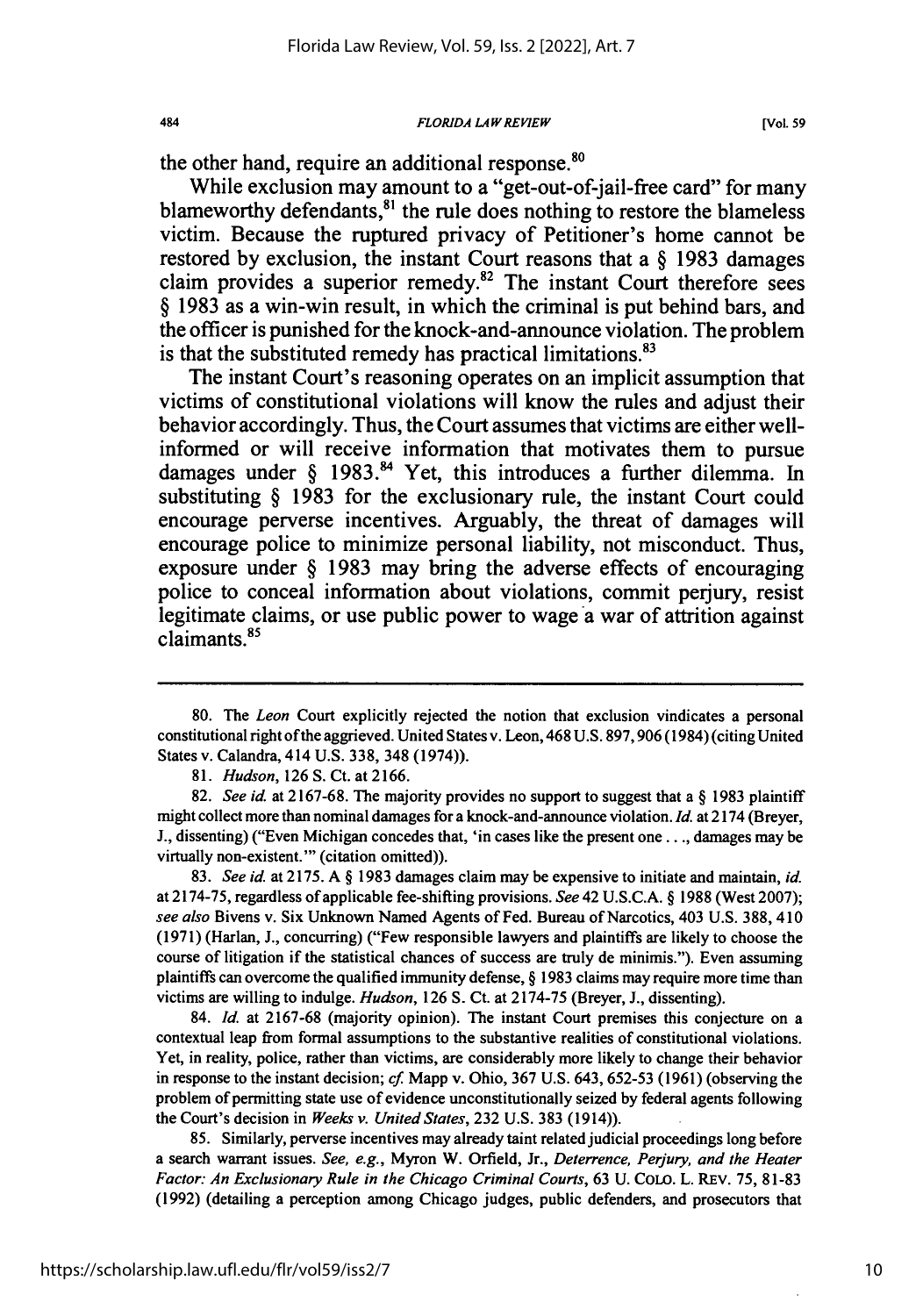#### **20071** *CASE COMMENT*

The instant case presented the Court with an opportunity to fortify constitutional protections by acknowledging both a means to redress personal rights and an existing prophylactic remedy designed to protect the public at large. Yet by further restricting suppression, the instant Court signals its growing disdain for the exclusionary rule and a willingness to reexamine its use across a broad spectrum of constitutional violations. It is difficult to forecast whether the instant decision will allow police to exploit the benefits of increasingly efficient law enforcement without the corresponding burden of constitutional responsibilities.<sup>86</sup> But for now, the instant Court's withdrawal from general deterrence principles, and its substituted preference for alternative remedies, portends an uncertain future for the exclusionary rule.

<sup>&</sup>quot;pervasive police perjury" exists to obtain search warrants and "avoid the requirements of the Fourth Amendment").

**<sup>86.</sup>** *See* Arizona v. Evans, 514 **U.S. 1, 17-18 (1995)** (O'Connor, **J.,** concurring) ("With the benefits of more efficient law enforcement mechanisms comes the burden of corresponding constitutional responsibilities.").